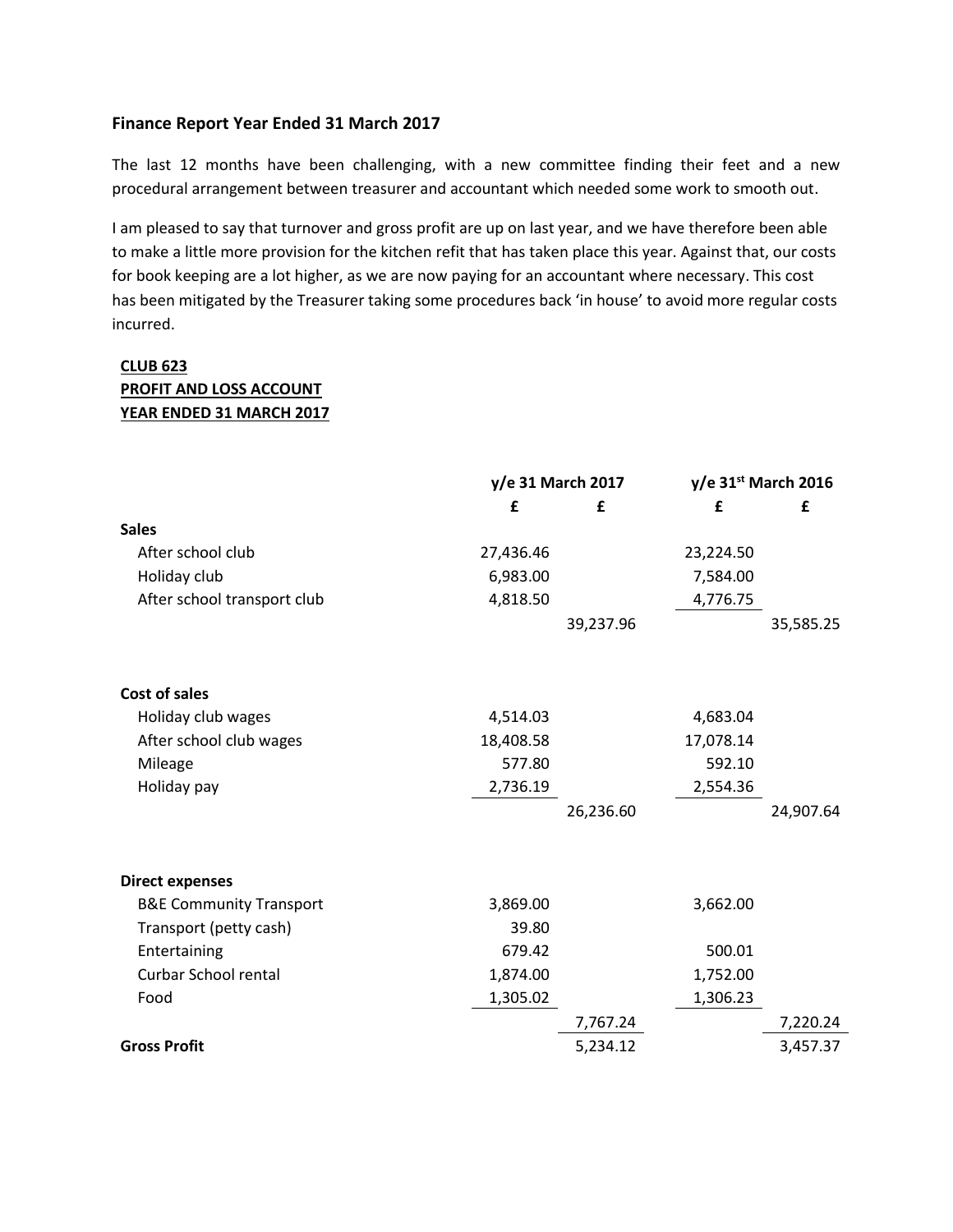| <b>Overheads</b>        |          |          |          |          |
|-------------------------|----------|----------|----------|----------|
| Book keeping services   | 2,473.00 |          | 1,410.00 |          |
| Legal services          |          |          | 104.79   |          |
| Pension costs           | 78.72    |          |          |          |
| Repairs                 | 807.84   |          |          |          |
| Kitchen supplies        | 387.35   |          |          |          |
| CF's/DVD's              | 5.00     |          |          |          |
| DBS and training        | 100.29   |          |          |          |
| Insurance               | 509.44   |          | 910.49   |          |
| <b>CRB</b> checks       |          |          | 154.58   |          |
| Staff entertaining      | 217.56   |          | 7.00     |          |
| Toys                    | 28.39    |          | 11.98    |          |
| Craft items             | 136.23   |          | 316.38   |          |
| Cleaning materials      |          |          | 200.60   |          |
| <b>Medical supplies</b> |          |          | 7.20     |          |
| Magazines               |          |          | 48.99    |          |
| Stationery              | 294.85   |          | 41.69    |          |
| Christmas gifts         | 125.00   |          | 150.00   |          |
| Telephone               | 22.95    |          | 72.98    |          |
|                         |          | 5,186.62 |          | 3,436.68 |
| Net profit              |          | 47.50    |          | 20.69    |